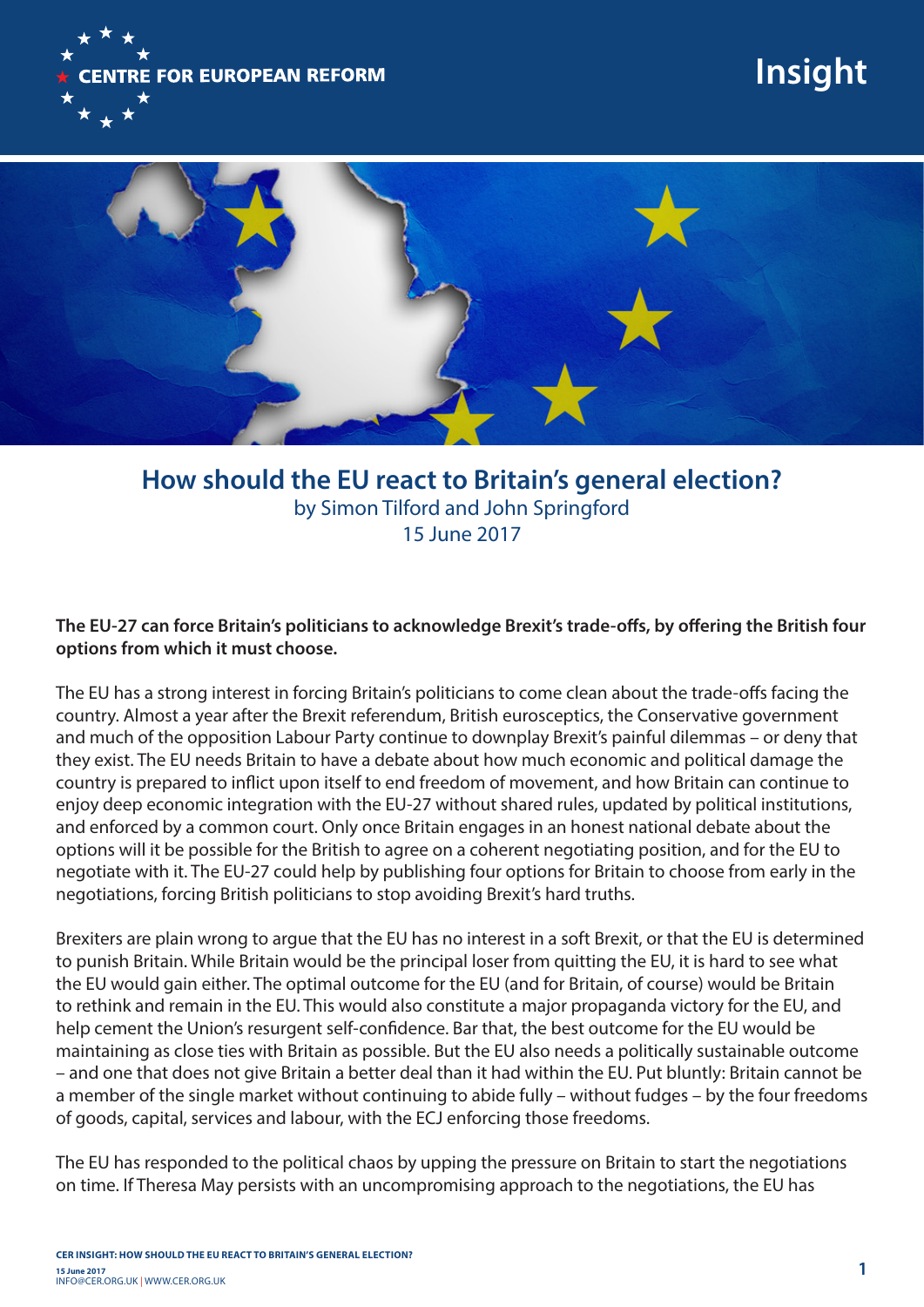

no option but to respond in kind. But if Britain shifts track and moves quickly to reach a preliminary agreement on the Brexit bill and the issue of citizens' rights, the EU should respond by laying out in public, and in some detail, the four options facing Britain. The best messenger would be Michel Barnier, the EU chief negotiator, who is close to the French and German governments, and has been careful to avoid any rhetoric that could be characterised as punishment.

The first option is that Britain can remain in the EU, but only on pre-renegotiation terms; that is, Britain would not benefit from the concessions won by David Cameron. The EU would need to be careful to stress that it will become harder for Britain to withdraw notification of Article 50 the longer the negotiations go on, to stop the UK using the threat of withdrawal as a negotiating strategy in the future, but be careful not to rule it out altogether. Both French President Emmanuel Macron and German Finance Minister Wolfgang Schäuble, have made welcome noises in this direction.

The second option should be for Britain to join the European Economic Area (EEA), or something closely modelled on it. The EU would need to make clear that this is the only 'soft Brexit' on offer and would require Britain to continue to abide by the EU's four freedoms, including freedom of movement. The EU would also need to indicate how big Britain's contributions to the EU budget would be under this scenario, and what rights it would enjoy compared to a member of the EU. By laying out what a soft Brexit actually looks like, the EU would help to force the British to focus on the actual trade-offs facing it: an EEA-type agreement would mean no votes on EU policy – a loss of sovereignty that the UK should find intolerable. This would heighten the attraction of staying in the EU over a 'soft Brexit.'

The third option the EU should put forward is leaving the single market and negotiating a free trade agreement (FTA) largely in goods with the EU. The City would lose its passporting rights, leaving UK-based firms with similar access to EU financial markets as US ones. British airlines would be able to fly to and from the EU, but not between EU airports. There would be consultations on aligning regulations, but no requirement that the UK sign up to EU standards (although, in practice, the UK's exporters would continue to abide by them). The UK would have to abide by competition and environmental rules and a court would settle any disputes between the UK and the EU. Such an agreement would not satisfy the UK's comparative advantage in traded services, and would entail formidable economic costs. But the UK would gain some sovereignty over laws and migration. This option would need to include the offer of a transition deal under which Britain continued to enjoy single market and customs union membership but only if it respected the jurisdiction of the ECJ abided by freedom of movement and pay into the EU budget.

The final option would be leaving the EU with no transition deal in place and no trade agreement. In this case, British trade with the EU would be governed by World Trade Organisation (WTO) rules. The EU would need to make clear that not only would British goods face the EU common external tariff, but that British products sold in the EU would have to abide by EU standards to be sold. The EU would also need to demonstrate how it would minimise the damage to itself from Britain crashing out without a deal. For example, the EU should demonstrate how it would contain any resulting financial instability, perhaps by offering the UK access to EU markets for a further year, after which banks and clearing houses would have to move operations to the EU.

British eurosceptics would portray such an EU approach as bullying, but it would help bring clarity to the UK debate, by making it impossible for British politicians to persist with their strategy of ignoring